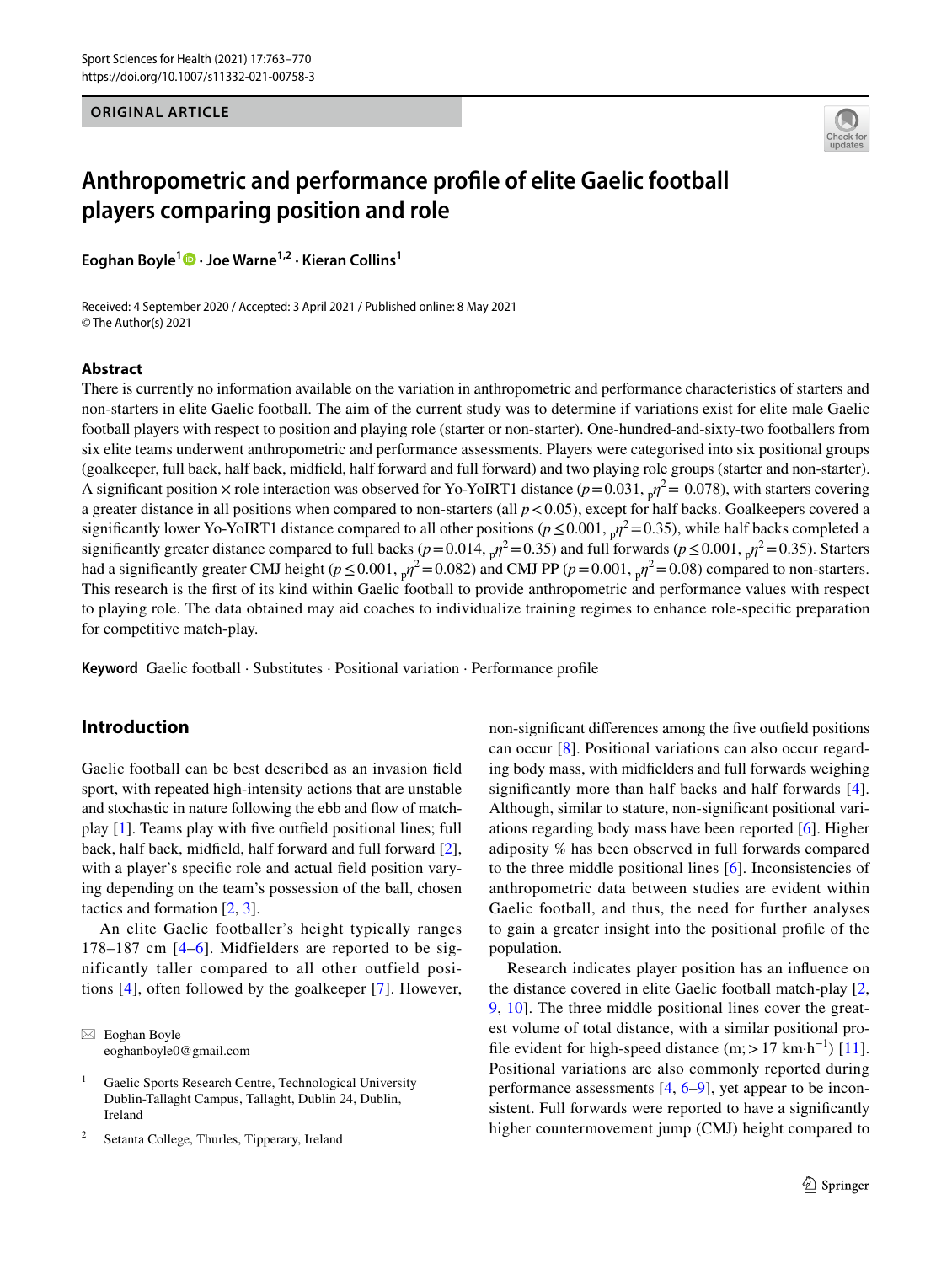midfelders, with no other positional diferences observed [\[6](#page-7-4)]. However, alternative literature found that half forwards had the greatest CMJ height [\[4](#page-7-3)], with more dated research stating midfelders had a signifcantly greater vertical jump height when compared to back line and forward line players [[8\]](#page-7-6). Regarding velocity, no signifcant diferences are reported for 5, 10 and 20-m sprint times across all positions in elite Gaelic football [[6](#page-7-4)] or elite hurling [\[12\]](#page-7-10), although midifelders have been seen to perform signifcantly poorer than all other positions over 20 m [[4\]](#page-7-3). Further research would provide clarity regarding positional velocity values within elite Gaelic football.

It is common for Gaelic footballers to complete Yo-Yo Intermittent Recovery Tests (Yo-YoIRT) to analyse their ability to perform repeated bouts of high-intensity running [\[13\]](#page-7-11). Full backs and full forwards have been found to cover signifcantly less distance than the three middle positional lines during the Yo-Yo Intermittent Recovery Test Level 2 (Yo-YoIRT2) [[6,](#page-7-4) [9](#page-7-7)]. When Yo-Yo Intermittent Recovery Test Level 1 (Yo-YoIRT1) was considered, unsurprisingly, elite adolescent goalkeepers covered a signifcantly lower distance compared to all outfeld positions [[7](#page-7-5)]. To the authors knowledge, no published literature has produced a large sample size of Yo-YoIRT1 data within elite adult Gaelic football. Although recent literature has begun investigating the diversity in performance characteristics across position [\[4](#page-7-3)–[6\]](#page-7-4), the research area is still deficient and appears inconsistent. Understanding the position-specifc characteristics is crucial for management teams to enhance player preparation for competitive match-play.

In elite Gaelic football, a maximum of fve substitutions is permitted during an official game. Coaches utilise substitutions to replace under-performing or injured players [[14\]](#page-7-12), to implement tactical changes [[15](#page-7-13)], or to replace a player showing signs of fatigue [\[16](#page-7-14)]. To the authors knowledge, there is currently no existing literature analysing the impact of playing role (starting vs. non-starting players) on the anthropometric and performance characteristics of elite Gaelic footballers. However, Gaelic football research examining the match-play movement profle of elite and subelite Gaelic footballers found all sub-elite positions covered less relative total distance compared to their elite counterparts [[10,](#page-7-8) [17\]](#page-7-15). Literature has also compared the match-play running demands of a division one team versus a division three team in elite Gaelic football. The division three team performed signifcantly greater high-speed running distance, relative high-speed running distance and percentage of time at high speed when compared to the division one team. [[18\]](#page-7-16). Regarding role-specifc diferences, an investigation conducted in elite Australian football, a feld sport with similar characteristics to that of interest [[19\]](#page-7-17), reported starters having a signifcantly better 10 m sprint time and Yo-YoIRT2 distance compared to non-starters. Starters were also signifcantly older than non-starters, with no diferences detected for height, body mass and sum of seven skinfolds [[20\]](#page-7-18). Literature involving match-play performance in elite Gaelic football [[21](#page-7-19)], elite soccer [\[22](#page-7-20)] and elite rugby union [[23\]](#page-7-21) reported non-starters to have signifcantly lower peak speeds compared to starters. However, there is currently no information available on the variation in anthropometric and performance characteristics of starters and non-starters in elite Gaelic football.

Therefore, the aim of this study was to examine the anthropometric and performance characteristics of elite male Gaelic football players with respect to position and playing role. It was hypothesised that starters would have a signifcantly better performance profle compared to non-starters, with no signifcant diferences regarding the anthropometric profle expected to be present when comparing position or role.

# **Methods**

#### **Experimental design**

To better understand the position- and role-specifc characteristics of elite male Gaelic football players, one-hundred-and-sixty-two  $(n=162)$  inter-county players from six teams were recruited for the current study. All players were made aware of the risks involved in performance testing and signed informed consent forms. All assessments were carried out in an indoor environment to avoid external infuences on data collection. Participants were advised to avoid adrenergic beverages and abstain from vigorous exercise for 24 h prior to the commencement of testing. Testing was carried out over two days and conducted in the following order; Day 1—height and body mass, followed by sum of seven skinfolds and % adipose tissue, followed by jump performance (CMJ height and peak power). Day 2—sprint performance (5, 10, 20 m), followed by a 30-min recovery period before completing the Yo-YoIRT1. Assessments took place at a similar time of day (18:00–20:00) across the two testing days to avoid any circadian variation in performance [\[24](#page-7-22)]. Testing was organized and conducted in the same manner for all six teams. All participants were assessed using the same instruments. Informed consent was given by the local board of ethics for this study and conforming to the Code of Ethics of the World Medical Association (Declaration of Helsinki, 1964).

## **Participants**

One-hundred-and-sixty-two elite Gaelic footballers (mean  $\pm$  SD; age 24  $\pm$  4 years, stature 183.7  $\pm$  5.9 cm and body mass  $84.7 \pm 7.9$  kg, respectively) participated in the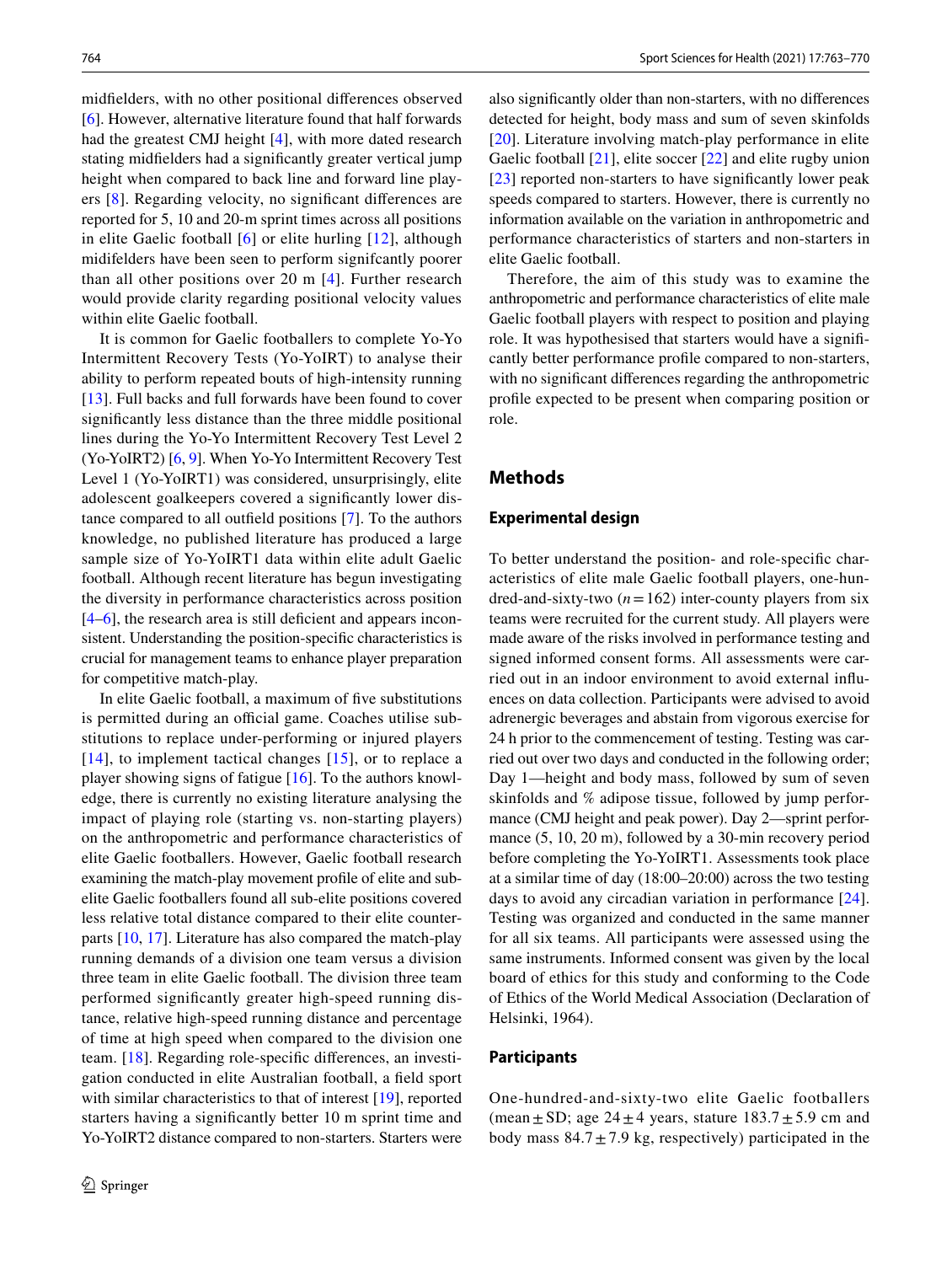current investigation. The available data arose as a condition of anthropometric and performance assessments which are routinely measured over the course of an elite Gaelic football season. With the consideration of anthropometric characteristics to be assessed, only Irish natives were included in the study. The considered and utilized data were collected in the frst week of May from 2014–2019. This time of season was known to the authors as a common testing period for elite Gaelic football teams. Therefore, it was deduced that this would be the most appropriate period to collect a large sample size at the same time of year. For the comparison of position, players were categorised into one of six positional groups; goalkeeper  $(n=12)$ , full back  $(n=34)$ , half back  $(n=28)$ , midfield  $(n=20)$ , half forward  $(n=34)$  and full forward  $(n=34)$ . For the comparison of playing role, players were categorised into one of two groups; starter (*n*=80) and non-starter  $(n=82)$ . A player was considered a starter if they started a match in the All-Ireland Football Championship during the season their assessments were undertaken. The squads included had a mean of thirty players per team. The teams involved typically train fve times per week, consisting of three feld sessions (1–2 h per session) and two gym sessions (1–1.5 h per session). Participants were included if they were players on the elite male Gaelic football panel, and were declared ft by the medical team. Players were excluded from the assessments if they sustained an injury in the two weeks prior to testing and/or were declared unft by the medical staf.

#### **Anthropometry**

Anthropometric assessments were carried out prior to performance testing. Stature and body mass were measured using a Seca Stadiometer and a weighing scales (Seca Instruments Ltd, Germany), respectively. The sum of seven skinfold sites (bicep, tricep, supraspinal, subscapular, abdominal, thigh, calf) was conducted by the same tester across all six teams, using a Harpenden skinfold callipers (Hardepden Instruments Ltd, England) to estimate adipose tissue mass. The stated instrument is validated by the International Society for the Advancement of Kinanthropometry (ISAK) [\[25](#page-7-23)]. The % adipose tissue (%AT) was calculated using the Reilly equation [\[26\]](#page-7-24), and was assessed by a Level 2 ISAK qualifed tester. The error of measurement was calculated for all anthropometric characteristics for each participant, and was found to be less than 3% which is an acceptable measure-ment error [[27](#page-7-25)]. Fat free mass was calculated as follows: body mass (kg) multiplied by  $(1-(%AT/100))$  [[28\]](#page-7-26).

# **Performance**

Performance assessments were preceded by each teams own individualized warm-up. CMJ height and CMJ peak power (CMJ PP) were calculated using a jump assessment system (Optojump, Bolzano, Italy, version 1.12). CMJ was determined using the highest value of three attempts, with a oneminute recovery period exercised between trials. The chosen CMJ procedure was a no arm-swing with hands placed on the hips for the duration of each jump. Participants were instructed to have their legs in a hip wide position. A fast downward movement to approximately 90° knee fexion, immediately followed by a fast upward vertical movement as high as possible all in one sequence [\[29](#page-7-27)]. The validity [[30\]](#page-7-28) and test–retest reliability [[29\]](#page-7-27) of this CMJ method have been previously reported. Furthermore, the reliability of the stated jump assessment system to measure vertical jump height in team sports has been previously reported [[31](#page-7-29)]. Next, sprint times were recorded over 20 m with timing gates located at 5, 10, and 20 m (Witty, Microgate, Bolzano, Italy, version 1.5.7). Players started from stationary, and in their own time sprinted through all timing gates with the fnal gate placed 20 m away. A 5-min recovery period was taken between trials, with the quickest of three attempts obtained as a player's fnal score. The recording of 5, 10 and 20-m sprint times using electronic timing gates has been found to be reliable in team sports [[32](#page-7-30)]. Lastly, participants completed the Yo-YoIRT1. This test focuses on the capacity to carry out intermittent exercise leading to a maximal activation of the aerobic system. Yo-YoIRT1 involves short distance, highintensity running efforts  $(2 \times 20 \text{ m} \text{ shuttle runs at increase})$ ing speeds, interspersed with 10-s active recovery periods) to be undertaken, with the test typically lasting 10–20 min for a trained individual [[13\]](#page-7-11). The validity and reliability of Yo-YoIRT1 to measure ftness performance in team sports have been previously reported [[33](#page-7-31), [34\]](#page-7-32). There was a 15-min recovery period between each of the three performance assessments.

## **Data analysis**

All data are presented as mean  $\pm$  standard deviation (SD). No outliers were removed from the data. A twoway ANOVA was conducted to examine interactions and main effects for position (goalkeeper, full back, half back, midfield, half forward and full forward) or playing role (starter and non-starter) comparing differences in age (years), height (cm), body mass (kg), sum of seven skinfold (mm), %AT, fat free mass (kg), CMJ (cm), CMJ PP (W), and Yo-YoIRT1 (m). We also examined differences in position and playing role for sprint ability over 5 m, 10 m, and 20 m using a two-way MANOVA. The assumptions of normality (Shapiro–Wilk), and homogeneity of variances (Levene's) were verified for all analysis, and in addition, we verified no multicollinearity issues in the MANOVA using correlation coefficients for all dependent variables. Where main effects or interactions were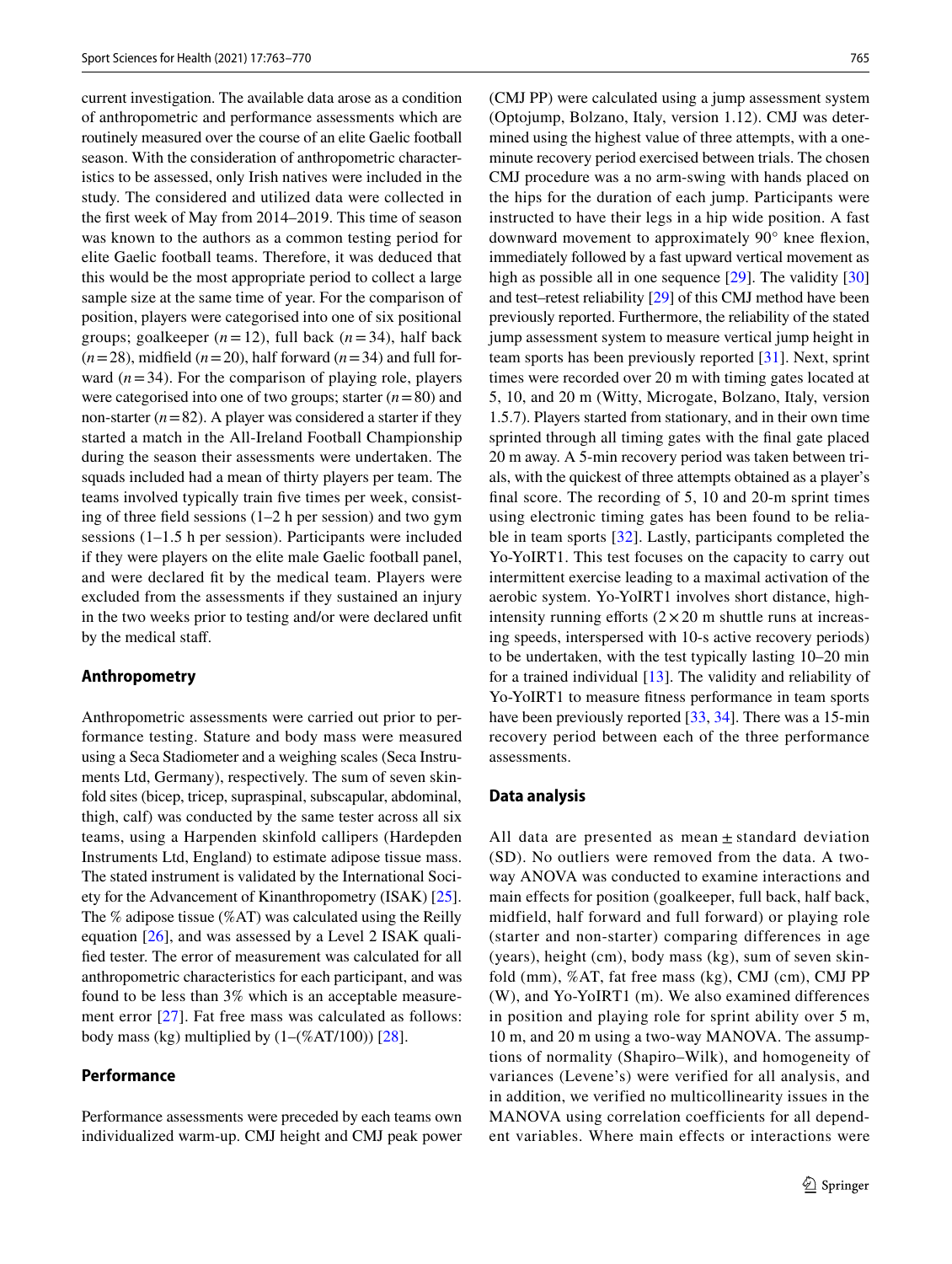observed, a post hoc analysis was conducted under a Bonferroni adjustment for multiple comparisons (SPSS adjusted p reported). Partial eta squared is reported for all main effects. Significance was accepted where  $p \le 0.05$ (Statistical Package for the Social Sciences data analysis software V23.0, SPSS Inc., Chicago, Illinois, USA).

# **Results**

## **Anthropometric characteristics**

There were no significant interaction effects or simple differences observed for age, stature and body mass. All descriptive statistics for the dependent variables can be observed in Table [1](#page-3-0).

There were no significant interaction effects or simple differences observed for sum of seven skinfolds, %AT and FFM.

#### **Performance characteristics**

There were no signifcant interactions between position and role when examining both CMJ and CMJPP. There was also no main efect for position for both CMJ and CMJPP. However, it was observed that starters achieved a signifcantly better score compared to non-starters in both CMJ height (mean diference 3.79 cm; 95% CI of the diference [1.74 to 5.84 cm];  $p \le 0.001$ ;  $_{p}$  $\eta^{2} = 0.082$ ) and CMJ PP ((mean difference 317.05 W; 95% CI of the diference [137.6 to 496.5 W];  $p=0.001$ ;  $n^2=0.08$ ). Differences in starters vs non-starters CMJ and CMJPP can be observed in Table [1.](#page-3-0)

When examining the 5, 10, and 20-m sprint performance across position and role using a MANOVA, no interaction was observed. In addition, we observed no significant main efect for position and role when comparing across all three distances. Performance times for each position and role when compared across distances can be observed in Fig. [1.](#page-4-0)

We observed a significant position  $\times$  role interaction when examining Yo-YoIRT1 distance  $(p = 0.031,$  $n_p \eta^2$  = 0.078). This interaction was explored with simple

<span id="page-3-0"></span>**Table 1** Anthropometric and performance characteristics with respect to position and role (mean $\pm$ SD)

| Character-<br>istics   | Total<br>$(n=162)$ | Goalkeeper<br>$(n=12)$              | Full back<br>$(n=34)$ | Half back<br>$(n=28)$       | Midfield<br>$(n=20)$ | Half<br>forward<br>$(n=34)$ | Full<br>forward<br>$(n=34)$ | <b>Starter</b><br>$(n=80)$ | Non-starter<br>$(n=82)$         |
|------------------------|--------------------|-------------------------------------|-----------------------|-----------------------------|----------------------|-----------------------------|-----------------------------|----------------------------|---------------------------------|
|                        |                    |                                     |                       |                             |                      |                             |                             |                            |                                 |
| Age (years)            | $24.4 \pm 3.5$     | $26.3 \pm 4.3$                      | $24.3 \pm 3.8$        | $25.2 \pm 3.9$              | $23.8 \pm 3.3$       | $23.9 \pm 3.1$              | $24.2 \pm 4.1$              | $24.6 \pm 3.6$             | $24.2 \pm 3.5$                  |
| <b>Stature</b><br>(cm) | $183.7 \pm 5.9$    | $186.9 \pm 6.1$                     | $184.1 \pm 6.0$       | $181.9 \pm 6.1$             | $186.1 \pm 3.9$      | $182.8 \pm 5.8$             | $183.0 \pm 6.2$             | $183.9 \pm 6.4$            | $183.5 \pm 5.4$                 |
| BM (kg)                | $84.7 \pm 7.9$     | $89.9 \pm 5.8$                      | $83.7 \pm 6.8$        | $85.9 \pm 8.3$              | $85.9 \pm 8.3$       | $83.7 \pm 7.6$              | $85.8 \pm 8.9$              | $85.6 \pm 9.1$             | $84.0 \pm 6.5$                  |
| $SOSS$ (mm)            | $51.8 \pm 12.4$    | $55.8 \pm 12.2$                     | $51.0 \pm 9.6$        | $51.0 \pm 12.2$             | $54.4 \pm 12.3$      | $48.3 \pm 8.5$              | $53.7 \pm 16.0$             | $51.9 \pm 12.5$            | $51.6 \pm 12.5$                 |
| %AT                    | $9.7 \pm 1.6$      | $10.3 \pm 1.8$                      | $9.6 \pm 1.2$         | $9.8 \pm 1.7$               | $9.9 \pm 1.8$        | $9.3 \pm 1.4$               | $9.9 \pm 1.9$               | $9.7 \pm 1.6$              | $9.7 \pm 1.6$                   |
| $FFM$ (kg)             | $76.5 \pm 7.2$     | $80.6 \pm 5.5$                      | $75.6 \pm 6.1$        | $74.9 \pm 7.3$              | $77.4 \pm 7.6$       | $75.9 \pm 7.0$              | $77.3 \pm 8.4$              | $77.2 \pm 8.2$             | $75.8 \pm 6.1$                  |
| $CMJ$ (cm)             | $41.1 \pm 6.2$     | $39.5 \pm 8.7$                      | $41.9 \pm 5.7$        | $42.0 \pm 5.7$              | $41.1 \pm 5.4$       | $39.9 \pm 5.9$              | $41.3 \pm 6.7$              | $42.7 \pm 5.8$             | $39.5 \pm 6.1*$                 |
| <b>CMJPP</b><br>(W)    | $4276 \pm 540$     | $4407 \pm 561$                      | $4274 \pm 513$        | $4255 \pm 470$              | $4326 \pm 596$       | $4155 \pm 438$              | $4339 \pm 672$              | $4411 \pm 565$             | $4144 \pm 482*$                 |
| 5 m Sprint<br>(s)      | $1.09 \pm 0.08$    | $1.10 \pm 0.08$                     | $1.09 \pm 0.08$       | $1.08 \pm 0.08$             | $1.1 \pm 0.07$       | $1.07 \pm 0.09$             | $1.09 \pm 0.09$             | $1.08 \pm 0.07$            | $1.09 \pm 0.09$                 |
| 10 m Sprint<br>(s)     | $1.82 \pm 0.08$    | $1.82 \pm 0.11$                     | $1.82 \pm 0.06$       | $1.80 \pm 0.06$             | $1.84 \pm 0.08$      | $1.80 \pm 0.07$             | $1.82 \pm 0.08$             | $1.80 \pm 0.07$            | $1.83 \pm 0.08$                 |
| 20 m Sprint<br>(s)     | $3.09 \pm 0.12$    | $3.07 \pm 0.10$                     | $3.08 \pm 0.11$       | $3.06 \pm 0.12$             | $3.12 \pm 0.10$      | $3.09 \pm 0.14$             | $3.10 \pm 0.11$             | $3.07 \pm 0.12$            | $3.10 \pm 0.11$                 |
| Yo-YoIRT1<br>(m)       | $2336 \pm 444$     | $1627 \pm 538$ <sub>a,b,c,d,e</sub> | $2353 \pm 317$        | $2624 \pm 310_{\text{a.e}}$ | $2456 \pm 523$       | $2392 \pm 403$              | $2206 \pm 283$              |                            | $2548 \pm 388$ $2130 \pm 395^*$ |

*BM* body mass, *%AT* adipose tissue percentage, *SOSS* sum of seven skinfolds, *FFM* fat free mass, *CMJ* countermovement jump, *CMJ PP* countermovement jump peak power, *Yo-YoIRT1* Yo-Yo intermittent recovery test level 1

\*Signifcantly diferent from starter (*P*≤0.05)

Significantly ( $p \le 0.05$ ) different from:

- a Full back,
- <sup>b</sup>Half back,

c Midfeld,

d Half forward,

e Full forward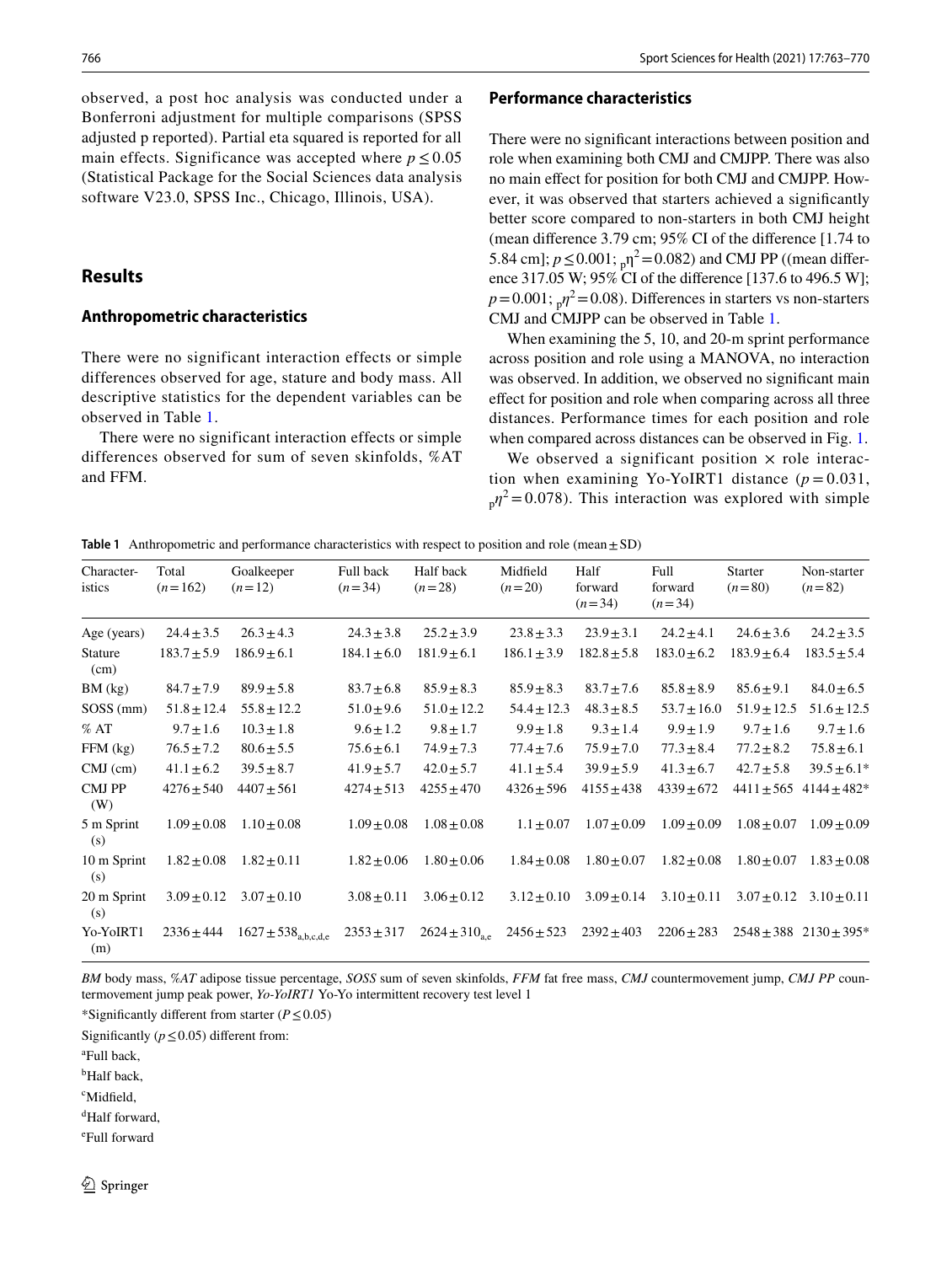

<span id="page-4-0"></span>**Fig. 1** Sprint times with respect to position and playing role. Error bars represent SD

main effects; significantly higher Yo-YoIRT1 distances were observed between all positions for starters when compared to non-starters (all  $p < 0.05$ ), with the exception of half backs, which was not diferent when comparing role  $(p=0.440)$ . When examining differences in position, goalkeepers were consistently observed to have signifcantly lower Yo-YoIRT1 distances than all other positions in both the starters and non-starters groups (all  $p < 0.05$ ). In addition, in the non-starter group, half backs were observed to cover signifcantly more distance than both midfelders and half forwards ( $p = 0.036$ , and  $p = 0.006$ , respectively). Results of the Yo-YoIRT1 can be observed in Fig. [2](#page-5-0).

A post hoc power analysis for all results identifed that power≥80% was only achieved for two dependent variables (CMJ and CMJ PP) for main efects between role, and for main effects between role and position for one variable (Yo-YoIRT1). No other variables achieved a statistical power above 80%.

# **Discussion**

The aim of the current study was to analyse the anthropometric and performance characteristics of elite male Gaelic footballers with respect to position and playing role. The investigation is the first of its kind to offer anthropometric and performance values of elite Gaelic footballers with respect to playing role. The key fndings were that goalkeepers had a significantly lower Yo-YoIRT1 distance

compared to all other positions, while half backs performed signifcantly better than both full backs and full forwards. A significant position  $\times$  role interaction was observed for Yo-YoIRT1 distance, with starters covering a greater distance in all positions when compared to non-starters, except for half backs. Regarding role, starters had a signifcantly better CMJ height, CMJ PP, and Yo-YoIRT1 distance compared to nonstarters, and thus accepting the research hypothesis. Furthermore, in the non-starter group, half backs were observed to cover signifcantly more Yo-YoIRT1 distance than both midfelders and half forwards. No other diferences were observed between position and playing role in this study. These data suggest a role-specifc performance profle may exist amongst elite male Gaelic football players with regard to power and aerobic ftness.

# **Anthropometry**

There were no significant effects detected for age, stature and body mass across position or playing role. The similarity between the positions is in agreement with previous Gaelic football [[6\]](#page-7-4) and hurling [[12](#page-7-10)] literature, which observed a relative homogeneity across position for stature and body mass. However, positional diferences regarding stature have been observed in Gaelic football, with midfelders found to be taller than all other outfeld positions [\[4\]](#page-7-3), often followed by the goalkeeper [[7\]](#page-7-5). It should be noted that the data of the current study were collected over a 5-year period, whereas the data of previous Gaelic football literature examining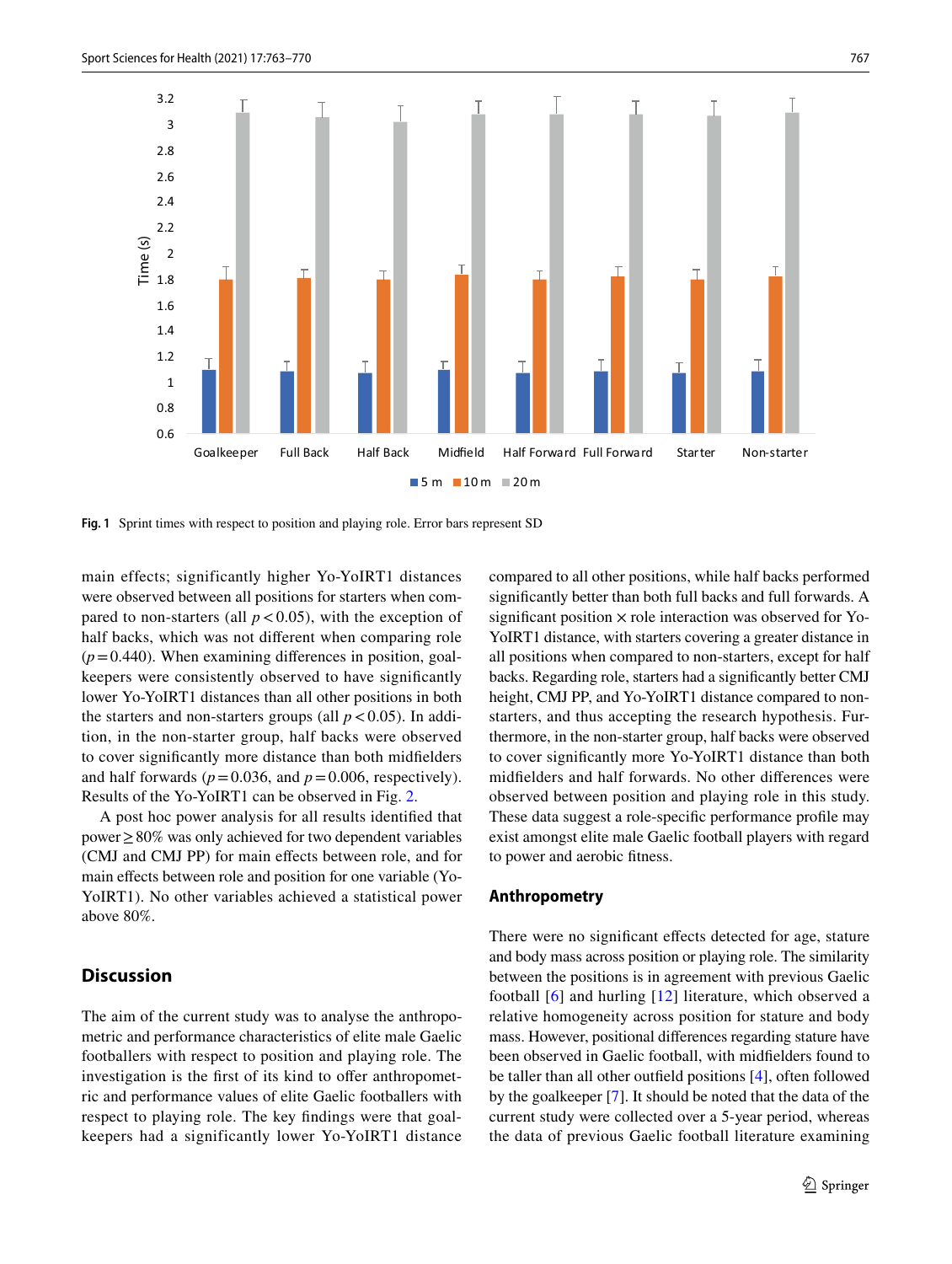

<span id="page-5-0"></span>**Fig. 2** Yo-YoIRT1 distance with respect to position and role. Error bars represent SD Signifcantly diferent from all other positions (independent of role;  $p \le 0.05$ ) = # Significantly different from non-

starter  $(p \le 0.05)$ =\* Significantly  $(p \le 0.05)$  different from: a=full back, e=full forward Significantly ( $p \le 0.05$ ) different from: x=nonstarter midfeld, y=non-starter half forward

anthropometry were collected at a single time point [\[6](#page-7-4), [7\]](#page-7-5) or over the course of a single season [\[4](#page-7-3)]. Anthropometric comparisons of starters and non-starters in Australian football examined over a three month period similarly found no signifcant diferences for stature and body mass. However, in contrast to the fndings of the current investigation, starters were found to be signifcantly older than non-starters. [\[20\]](#page-7-18). Further research is required to determine if role-specifc variations exist for age, stature and body mass within Gaelic football.

Furthermore, there were no significant effects detected for sum of seven skinfold, %AT and FFM across position or playing role. Contrastingly, Shovlin et al. (30) reported during the examination of fve elite Gaelic football teams  $(n=148)$  at a single time point over a one month period, that full forwards had a signifcantly higher %AT compared to half backs, midfelders and half forwards. However, more dated Gaelic football research found no signifcant diference for body fat % positions [\[8](#page-7-6)]. Elite soccer literature examining pre-season body composition diferences (*n*=82, across two seasons, two year period) also reported goalkeepers to have a signifcantly higher FFM and body fat percentage compared to midfelders and forwards [[35\]](#page-7-33). Previously reported positional anthropometric variations in Gaelic football may be explained by diferences in match-play demands [[11,](#page-7-9) [19](#page-7-17)], corresponding to difering subcutaneous fat levels. Moreover, Australian football research of one elite team (*n*=34) similarly observed signifcant positional diferences for sum of seven skinfold, with no signifcant efect detected when comparing starters and non-starters [\[20](#page-7-18)]. Further research is required to gain a greater understanding of position- and role-specific anthropometric differences in elite Gaelic football.

# **Performance**

There were no significant effects detected for CMJ height and CMJ PP across position. Existing literature contrastingly reported full forwards signifcantly outperformed midfelders in CMJ height [[6\]](#page-7-4). This alternative fnding may be explained by a reduction in contested aerial duals by midfelders in recent seasons, due to the advent of the short kick-out during match-play [[36\]](#page-7-34). Regarding role, starters had a signifcantly greater CMJ height and CMJ PP compared to non-starters. Similar fndings were discovered within Australian football, which also reported starters to significantly outperform nonstarters regarding CMJ height and CMJ power (W·kg) [\[20](#page-7-18)]. Gaelic footballers are required to contest aerial duals for possession during competitive match-play. The need for these athletes to possess adequate power characteristics, such as jump height, may be an important factor to consider during team selection.

There were no significant effects detected for 5, 10 and 20-m sprint times across position or playing role. Regarding position, the current fndings are in line with existing elite Gaelic football [\[6\]](#page-7-4) and elite hurling [\[12\]](#page-7-10) investigations, which also reported non-signifcant positional diferences for sprint times. In recent years, high-speed distance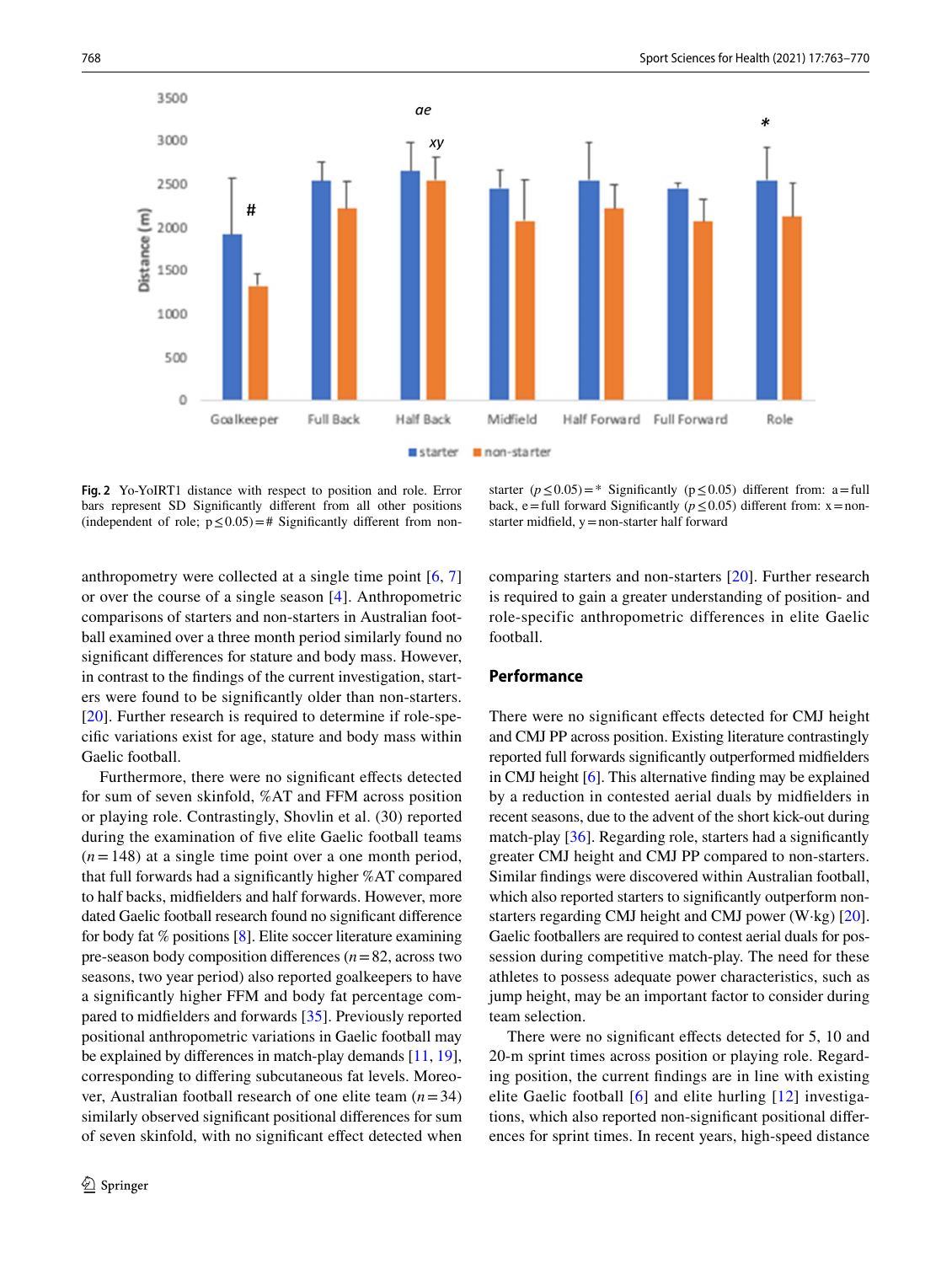demands have increased for all positional lines [\[2](#page-7-1), [19\]](#page-7-17). These increased demands subsequently require all outfeld positional lines to be able perform repeated high-intensity bursts during match-play [\[1](#page-7-0)], thus resulting in minimal positional speed variations. Regarding role, contrastingly, previous Australian football literature reported starters to have a signifcantly greater 10 m sprint time compared to non-starters. However, similar to the current investigation, no signifcant effect over the 5 and [20](#page-7-18)-m distance was discovered [20]. Further research is required to determine if a role-specifc velocity profle exists within Gaelic football.

Variations in Yo-YoIRT1 performance were evident, with goalkeepers covering a signifcantly lower distance compared to all other positions, while half backs had a signifcantly greater distance compared to full backs and full forwards. In support of these fndings, literature involving adolescent elite Gaelic footballers reported goalkeepers to have a signifcantly lower Yo-YoIRT1 distance compared to all outfeld positions [\[7](#page-7-5)]. Analysis using Yo-YoIRT2 found the three middle positional lines had a signifcantly greater distance compared to full backs and full forwards [\[6](#page-7-4)]. The middle three positional lines are commonly reported to experience the greatest matchplay demands [[1,](#page-7-0) [19](#page-7-17)]; therefore, the fndings of the current investigation are unsurprising. Regarding role, starters covered a signifcantly greater Yo-YoIRT1 distance compared to non-starters. Elite Australian football literature similarly discovered starters to cover a signifcantly greater Yo-YoIRT2 distance compared to non-starters [\[20](#page-7-18)]. Yo-YoIRT1 assesses the ability to repeat high-intensity efforts [[37\]](#page-7-35). Elite Gaelic footballers are reported to complete  $166 \pm 41$  accelerations during match-play [\[5](#page-7-36)]. An enhanced aerobic system in starters as measured by Yo-YoIRT1 may result in quicker recovery from high-intensity running, and therefore allow them to impact match-play to a greater extent. To the authors knowledge, the current study is the frst to produce a large sample of Yo-YoIRT1 data within elite adult Gaelic football. Therefore, future studies are required to confrm if a position- and rolespecific profile exists for the Yo-YoIRT1 at elite adult level.

Although the large sample size within the current study is benefcial, the dataset including six diferent teams must be considered. Elite Gaelic footballers coming from diferent teams, with varying training strategies, coaches and physical preparation programs is a noted limiting factor. Data collection was conducted over a period of five years (2014–2019). During this time frame, improvements in knowledge of factors, such as athletic preparation, may have infuenced the data. With that said, the current investigation builds on existing anthropometric and performance profles within Gaelic football [[4,](#page-7-3) [6\]](#page-7-4), and provides normative data regarding position- and role-specifc variations.

To conclude, the current investigation is the frst of its kind within Gaelic football to include the anthropometric and performance profile of goalkeepers. Significant diferences in performance characteristics were observed with respect to position and role. Variations discovered include aerobic fitness and power capacity differences, with half backs outperforming full backs and full forwards regarding Yo-YoIRT1 distance, and starters outperforming non-starters in CMJ height, CMJ PP and Yo-YoIRT1 distance. With further research, the role-specifc characteristics may become a signifcant factor regarding team selection.

### **Practical applications**

The data obtained can be applied by coaches to gauge anthropometric and performance characteristics in elite Gaelic football cohorts. The data collected in the current investigation may aid future Gaelic football practitioners to assess the anthropometric and performance profle of their athletes. Although no signifcant anthropometric diferences were evident, future trainers may refer to these values as normative for elite adult Gaelic footballers as a whole. These fndings may also be exploited by elite footballers aiming to secure a starting position with their respective elite team. For non-starters, the data may set a goal to reach the physical capacity of a starter counterpart, while also providing scores for starters to maintain to remain in their current category. The results of the current study may also provide target scores for competing athletes. Sub-elite players with ambitions of playing elite Gaelic football may use the results as normative values to strive to achieve to increase their chance of selection for an elite panel. Management teams may use these fndings, as an additional factor, to aid team selection for elite match-play. Enhancing aerobic ftness capacity should be an aim of a non-starter to allow them to complete more high-intensity efforts due to a faster recovery time between bouts. Non-starters should also obtain the objective of increasing lower body peak power to enhance jump performance. With the presence of further analyses, role-specifc performance characteristics may become a factor in team selection.

**Funding** Open Access funding provided by the IReL Consortium. No funding was provided for the completion of this study.

**Data availability** The authors confrm that the data supporting the fndings of this study are available within the article and its supplementary materials.

## **Declarations**

**Conflict of interest** The authors declare that they have no confict of interest.

**Ethical approval** Ethical approval was given by the local board of ethics for this study and conforming to the Code of Ethics of the World-Medical Association (Declaration of Helsinki, 1964).